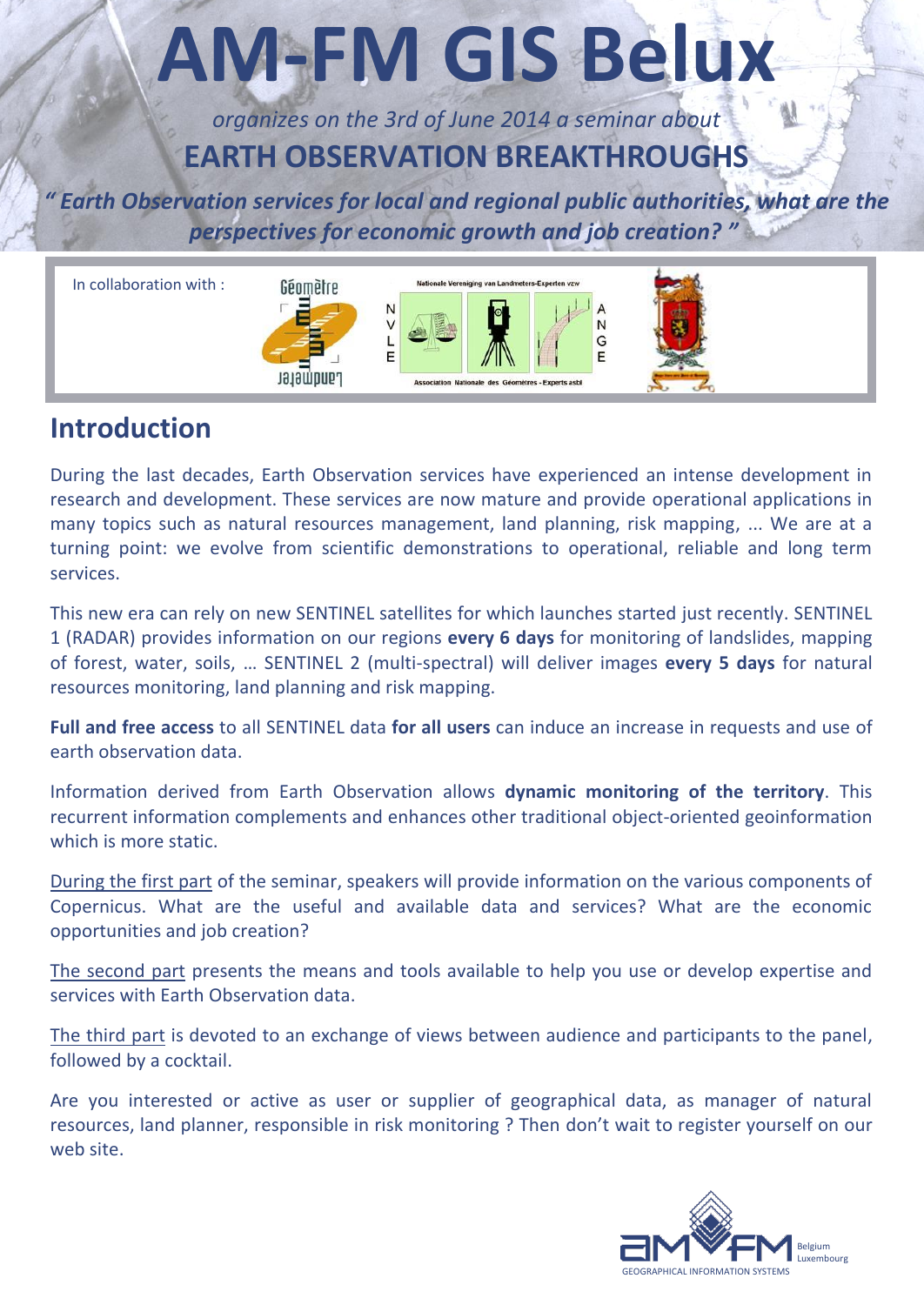# **JOIN US TO GEO-NETWORKING**

*At the Royal Military Academy on 3rd June*

# **Agenda (with simultaneous translations FR–NL–EN)**

- 12h00 **Registration and lunch**
- 13h00 **Welcome and introduction**

Jean-Yves Pirlot, AM/FM-GIS BELUX aisbl and OBGE asbl president.

### 13h10 **COPERNICUS and the dynamic monitoring of the regions**

EARSC – Mr Geoff Sawyer Earth Observation services for local and regional public authorities, what are the perspectives for economic development and jobs creation?

COPERNICUS Bureau – Mr Mauro Facchini COPERNICUS program, a focus on data policy

ESA – Mr Thomas Beer The space component, focus on SENTINEL missions

EEA – Mr Hans Dufourmont and ISSEP - Mrs Nathalie Stéphenne The in-situ component and field collected data

### 14h30 **Pause and networking**

### 15h15 **Tools and existing support for services use and implementation**

NEREUS – Mrs Roya Ayazi

EURISY – Mr Stefaan de Mey

ESA BIC Redu – Mr Herbert Hansen

### 16h30 **Panel interactions with participants**

With Belspo, SPW, AGIV, CIRB, EARSC, EURISY

### 17h30 **Conclusions, followed by cocktail + networking**

19h00 **End of seminar** 

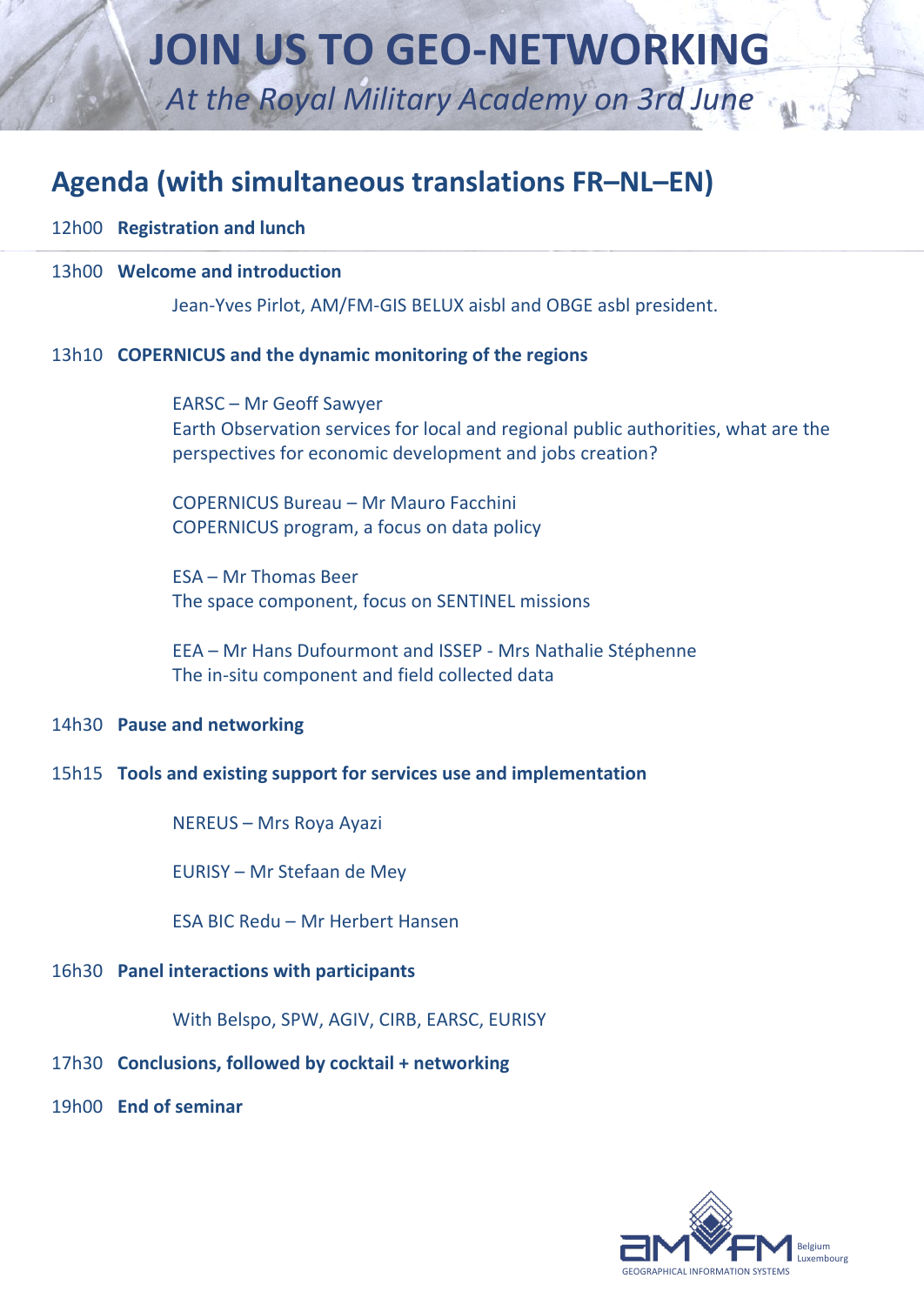# **JOIN US TO GEO-NETWORKING**

*At the Royal Military Academy on 3rd June*

# **Registration**

Thank you for confirming your participation on AM/FM-GIS BELUX website, [http://www.amfmgis-belux.be](http://www.amfmgis-belux.be/) or send an email to [amfmgisbelux@gmail.com](mailto:amfmgisbelux@gmail.com) mentioning :

- Last name :
- First name :
- Function :
- Company:
- Address :
- Telephone number :
- Email :
- AM/FM-GIS BELUX Individual Member or AM/FM-GIS BELUX Administration Member : yes/no
- AM/FM-GIS BELUX Sponsor Member : yes/no
- asbl OBGE/UBG/ANGE or FLAGIS or AFIGéO Member : yes/no
- GEO nr (only for land surveyors ) :

## **Price**

The registration fees are the following:

| - AM/FM-GIS BELUX aisbl or asbl OBGE/UBG/ANGE Non Member     | 65€ |
|--------------------------------------------------------------|-----|
| - AM/FM-GIS BELUX Individual Member or Administration Member | 50€ |
| - asbl OBGE/UBG/ANGE or FLAGIS or AFIGéO Member              | 50€ |
| - Student (max. age : 25)                                    | 5€  |
| - AM/FM-GIS BELUX Sponsor Member                             | 0€  |

The registration fee includes meals and drinks during the break, before and during the networking period. Please pay the registration fee (no VAT) prior to coming to the seminar on AM/FM-GIS BELUX aisbl account: **BIC GEBABEBB - IBAN BE77 2100 8128 5042**; the invoice (and eventual certificate) will be sent to you after the seminar and receipt of your payment.

5 hours of continued training are counted for this seminar jointly organized with UBG and ANGE.

To become a member of the AM/FM-GIS BELUX aisbl association, thank you for registering on the AM/FM-GIS BELUX website: [http://www.amfmgis-belux.be](http://www.amfmgis-belux.be/)